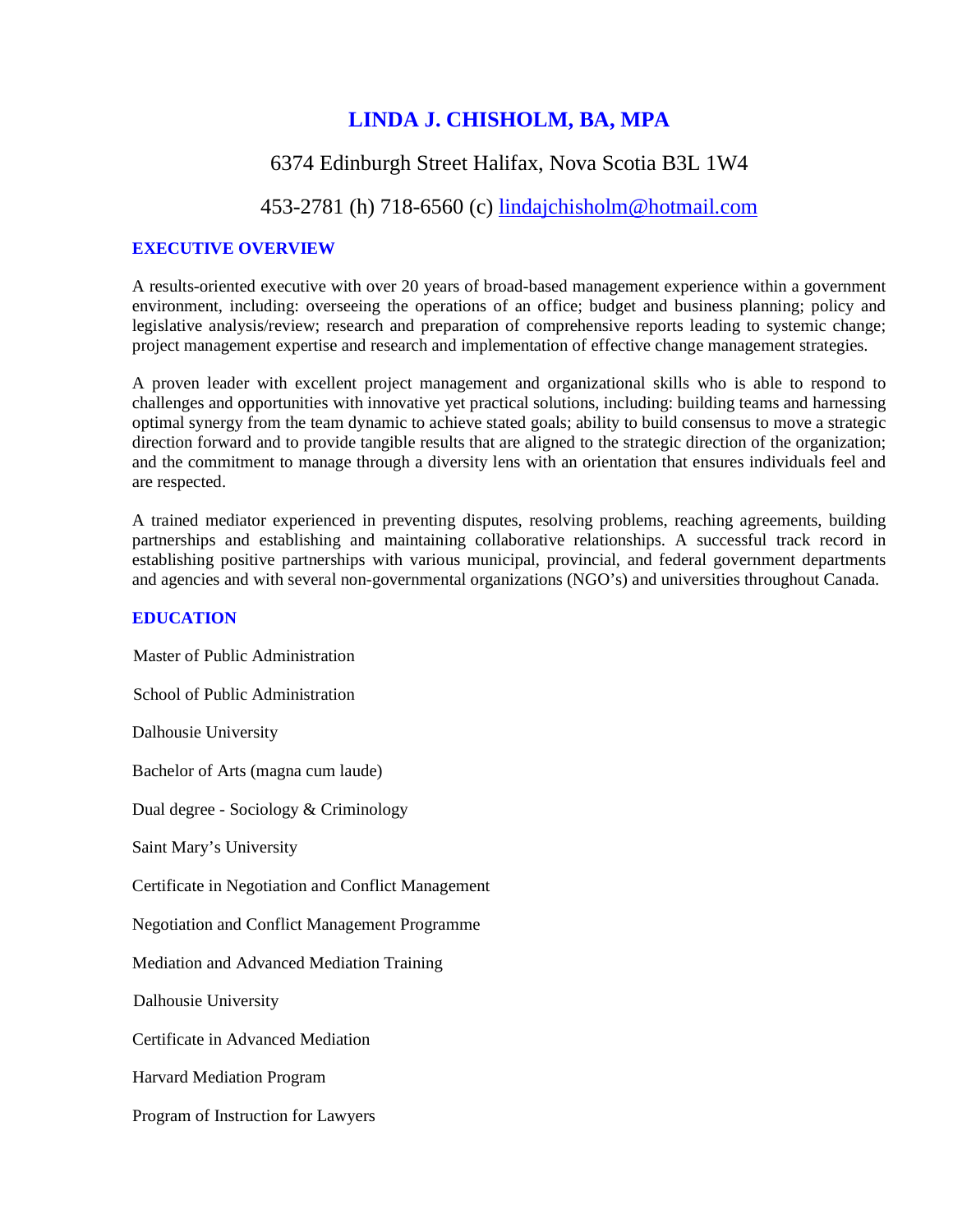Harvard Law School

Certified Change Management Strategist (ADKAR)

PROSCI Change Management Centre

PROSCI Inc., Colorado, USA

# **CAREER HIGHLIGHTS**

#### **PRIVATE CONSULTANT 2011- current**

### **Project Lead**

#### **Department of Justice**

#### **Position Overview**

Review the Department of Justice's *e*-Probate vision to determine what effort it would take to realize the vision of a fully integrated, electronic filing and document management system for Nova Scotia Probate.

# **Key Accommplishments** (July 2011- November 2011)

Produced a project plan looking at the transformation of Nova Scotia Probate to *e*-Probate

Project deliverables included:

- a review and documentation of the current state of Probate in Nova Scotia, including all efforts related to the *e*-vision
- the identification of issues and opportunities related to the *e*-vision
- an inter-jurisdictional Probate review
- consultations with stakeholders including staff, management, judiciary, justice partners, legal, HR, IT and Finance
- a draft *e*-Probate Strategy report with recommendations, including next steps, costs and time-frames related to the proposal of two separate but inter-related initiatives: Probate *e*-File and Document Management Initiative and the Preservation and Modernization of Historical Probate Records Pilot Initiative.

Received support and approval from the Deputy Minister of Justice on the report and recommendations

### **Position Overview** (November 2011- April 2012)

Provide Project Management expertise and oversight to the Department of Justice's Preservation and Modernization of Historical Probate Records Pilot Initiative (*e*-Probate Strategy)

#### **Key Accommplishments**

Produced a project plan, coordinated the necessary procurement tasks and provided the necessary project management services associated with the Preservation and Modernization of Historical Probate Records Pilot Initiative

Project deliverables included: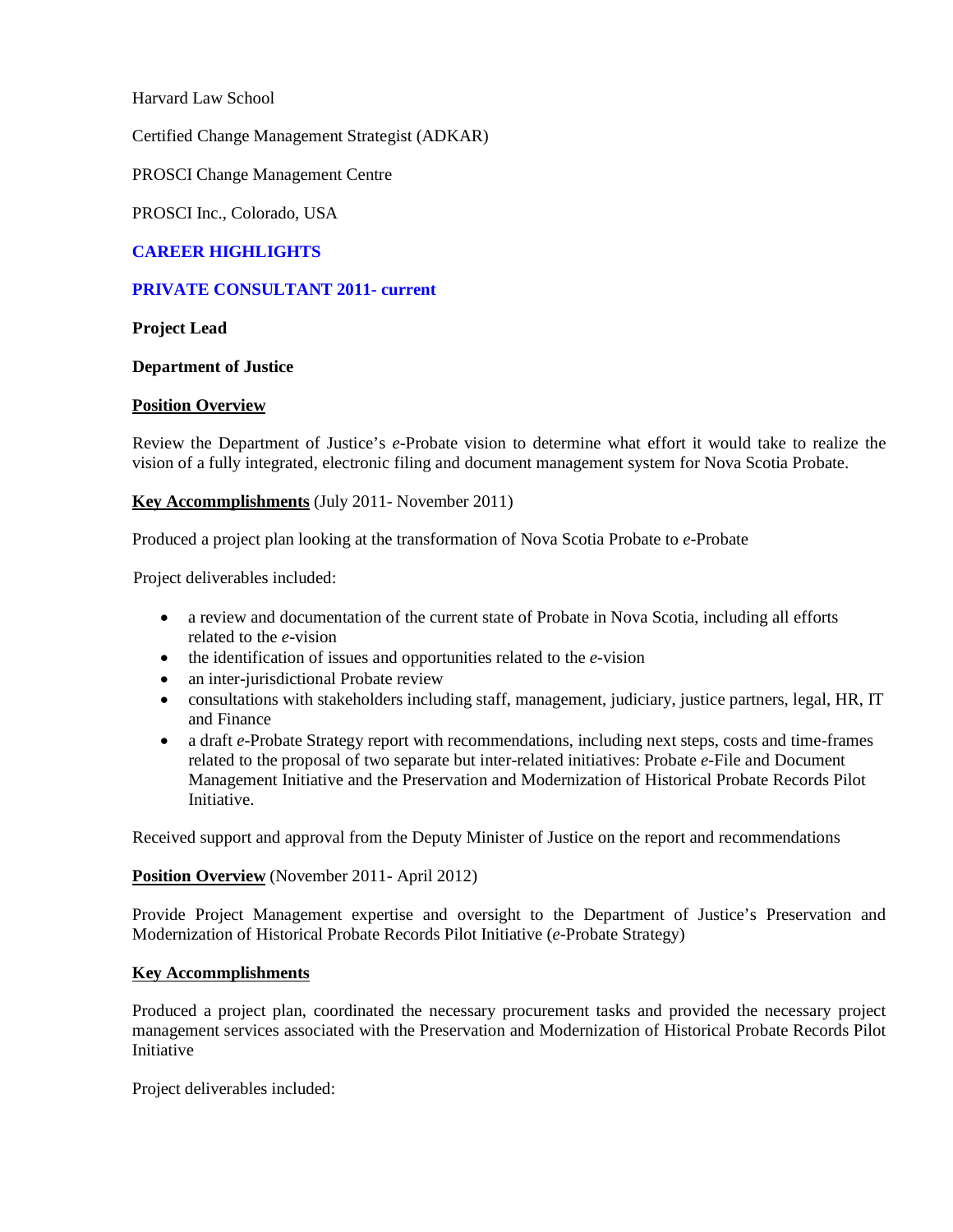- documentation of the current state of probate records under the jurisdiction of the Nova Scotia Justice **Centers**
- the identification of issues and opportunities with respect to the safety and security of aged probate records (1749-1940) and the digitization of probate records from 1940-current
- consultations with stakeholders including staff, management, judiciary, justice partners, Service Nova Scotia & Municipal Relations (e-Land), Nova Scotia Archives, Legal, HR, IT and Finance
- a draft report with recommendations, including next steps, costs and time frames to complete the pilot initiative within fiscal 2011-12
- preparation of the requisite ministerial and procurement approval processes and oversight of the appropriate tendering processes to secure vendors for the digitization of records
- oversight of the pilot project including overseeing the management of the secured vendors and all other resources associated with day to day project management activities
- completion of the pilot project on time and on budget

Project deliverables also included:

- production of a project plan for fiscal 2012-13 highlighting the schedule, time lines, resource requirements, and costs related to the safe and secure storage of Probate records from 1749-1940 and the digitization of probate records post 1940 to current
- Received support and approval from the Deputy Minister of Justice on the proposed project plan.

# **211 NOVA SCOTIA 2011 - 2012**

# **HR Consultant, de Romilly and de Romilly Ltd.**

# **Position Overview**

Provide the Executive Director of 211 Nova Scotia with strategic human resource advice and support in the selection and hiring of 211 Nova Scotia staff

# *Key Accomplishments:*

- Prepared a comprehensive package of recruitment and selection templates for the 211 Nova Scotia hiring process, including: job posting, applicant screening; telephone interview; panel interview; remarks of the Chair; scoring matrix, scoring evaluation, reference check and offer letter.
- Screened, short listed, scheduled and telephoned interviewed applicants for each advertised position as well as prepared a recommended short list for Panel Interviews
- Co-ordinated, scheduled and sat the Panel interviews for each of the advertised positions as well as conducted the subsequent reference checks
- Documented the results for the Executive Director's records

# **NOVA SCOTIA PUBLIC SERVICE COMMISSION 2008 - 2011**

# **Executive Lead**

# **Corporate Human Resource Management Renewal Initiative**

# **Position Overview**

Accountable to the Deputies Human Resources and Org Change Committee, responsible and accountable to provide detailed direction, senior strategic leadership and overall management for the development and implementation of a Corporate Human Resource Management Renewal initiative for the Government of NS.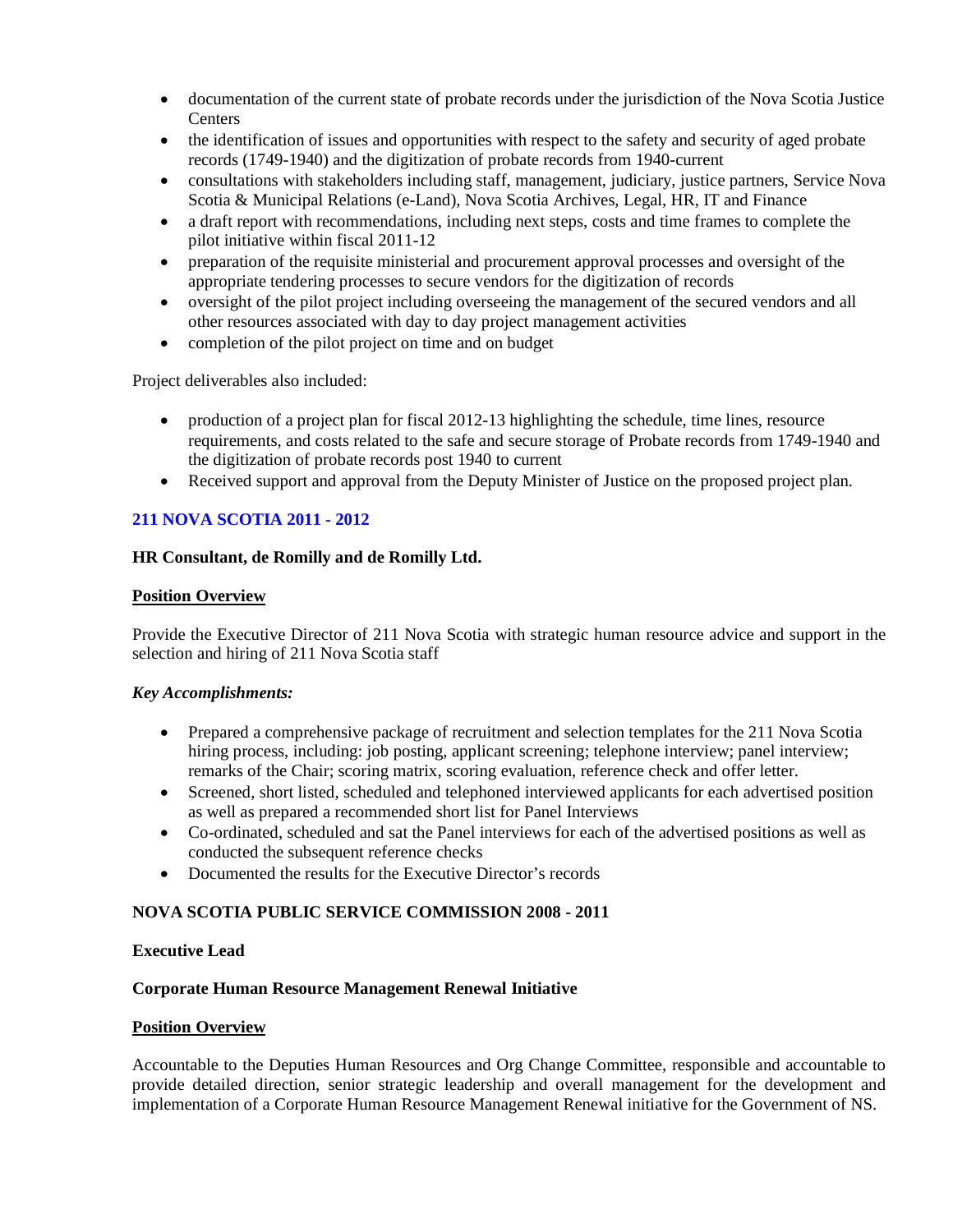# *Key Accomplishments***:**

Oversaw the development and delivery of project plans in the following strategic areas:

- Corporate Governance: Resulted in the adaptation of a Corporate Governance Model for the Deputy Minister's Human Resources and Change Management Committee
- Payroll and Benefits: Resulted in the centralization of Payroll Services to the Department of Finance and Benefits to the Public Service Commission
- Evaluation and Audit: Resulted in the movement of the Evaluation function to Information Management, Public Services Commission and Audit to Internal Audit, Department of Finance
- Workplace Health: Resulted in a corporate workplace health framework and costing model for the Government of Nova Scotia
- Change Management: Resulted in the certification of change management specialists within the Government of Nova Scotia

Acted in the Secretariat role for the Deputies Human Resource and Org Change Committee by setting and managing the corporate agenda. Oversaw the establishment and maintenance of the corporate HR Agenda Management function:

- ensured that the schedules/agendas are aligned to reflect defined corporate priorities
- managed the issues resolution/escalation process
- coordinated the maintenance and dissemination of the corporate records (issues list, status and decisions).

# **NOVA SCOTIA DEPARTMENT OF EDUCATION 2003 - 2008**

### **Director**

# **Human Resources Corporate Service Unit**

# **Serving the Departments of Education, Tourism, Culture & Heritage, and the Office of Immigration**

# **Position Overview**

Accountable to the CSU deputy ministers for the development and delivery of practical human resource management strategies, which enable managers and employees to succeed in the strategic and business goals of the departments and the corporate priorities of Government. Core functional areas are: Recruitment & Retention, Compensation & Benefits, Human Resources Planning, Organizational Development, Employee Safety & Wellness, and Staff/ Labour Relations.

# **Key Accountabilities**

Responsible for the operations of the Education HR-CSU, and accountable for the development, implementation and delivery of human resource strategies and services that are consistent with legislation, collective agreements, and corporate programs and policies that assist departments in achieving their business goals through the creation of a healthy, motivated and productive workforce. A key component of the work is to create effective communication channels and progressive HR policies and programs that drive department values and create a culture of performance excellence.

# **Key Accomplishments**

# **Oversight and implementation of the Education HR CSU**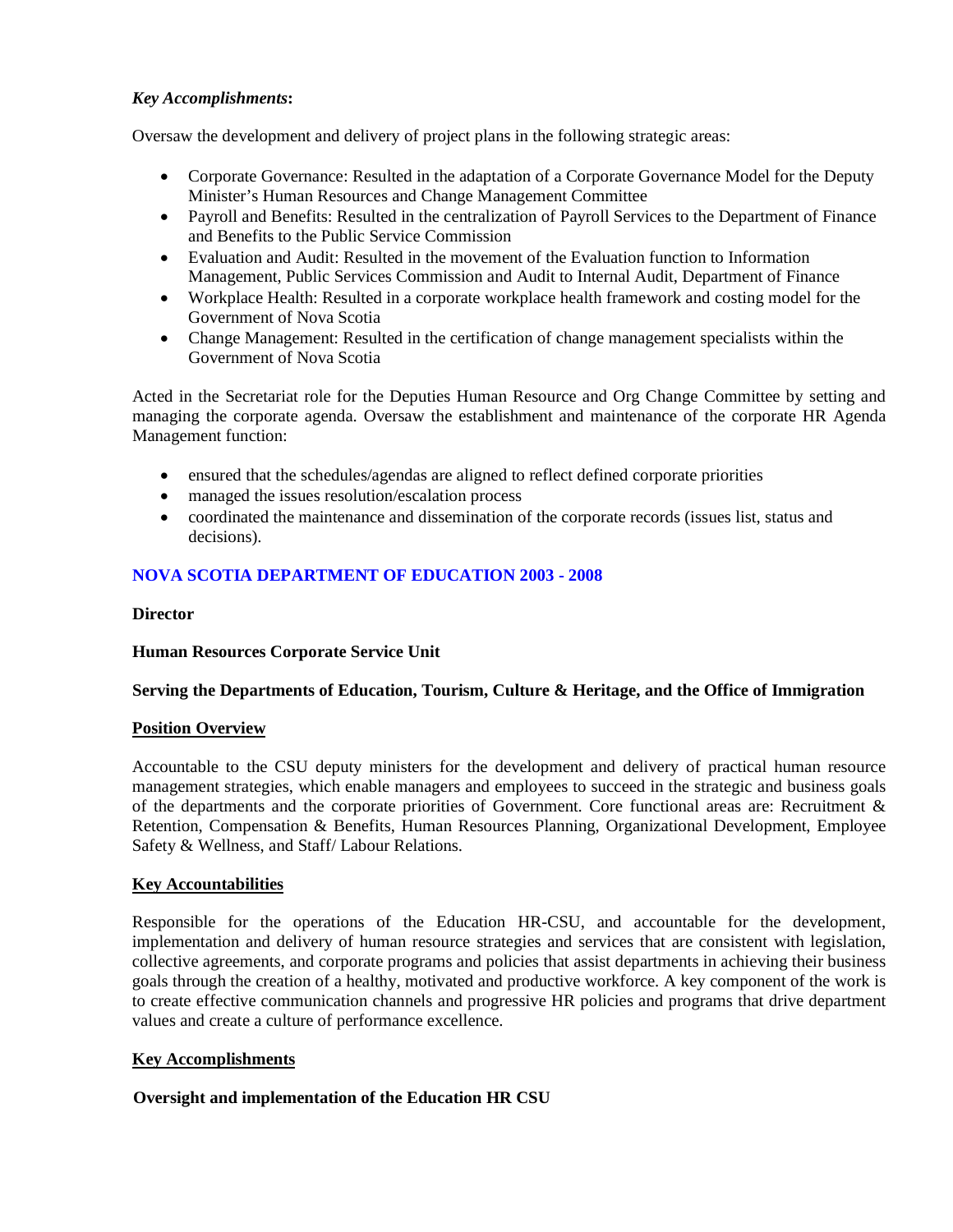• Completed a comprehensive functional CSU Model assessment which resulted in the creation of the Education HR CSU. In creating the CSU, established a business-case approach to gaining the resources required to meet the current and future needs of both the CSU and client departments.

# **Creation of a vision and values culture within the Education HR CSU**

• Coached the new CSU team in public service values and ethics. Off-site planning sessions led to a commitment to collaboration and strategic results-based work. All CSU staff regularly meet to validate CSU priorities, in alignment with the business goals of our client departments and the corporate priorities of government.

# **Promotion and implementation of the concept of continuous learning both within the Education HR CSU and within client Departments**

• A comprehensive (5) year review of all client departments performance plans, performance reviews, and individual development plans, led to the implementation of a proactive strategy whereby the Education HR CSU Team committed to effectively educate and develop management, unionized employees and non unionized employees with respect to the benefits of the Performance Management Model. Results have seen an increase in the effective use of the model, resulting in career advancement within government.

# **Oversight and implementation of a comprehensive Multi-year Human Resource Strategy for the Department of Tourism, Culture and Heritage**

- Promoted a general theme of organizational effectiveness and performance excellence within the Department. Based on a comprehensive research and analysis process, promoted and received approval for dedicated multi-year strategy budgets (1% of salary \$'s) as well as dedicated individual staff training (1% of salary \$'s). Implementation resulted in the Strategy becoming a major priority within the Department's Annual Business Plan.
- Within the Strategy, also successfully led the development and implementation of the following Project Charters: Performance Management Model; Orientation Program; Recognition Program; and OHS Pre-Post Audit. Currently under development for 2007-08: Talent Management Initiative and a Healthy Workplace Strategy.

# **Oversight and implementation of Foundations for Human Resource Management (FFM)**

• Completed an in-depth overview of the roles, responsibilities and rights of Managers and human resource professionals in government. Resulted in presenting and receiving approval from client Deputies for the resources to develop and implement FFM. Active promotion and evaluation of FFM resulted in the DM Committee recommending that FFM move to PSC for roll-out throughout government (in 2007-08 PSC Business Plan). Continue to work with government departments and school boards, etc. whom have expressed an interest in implementing FFM.

# **Oversight and implementation of Strategic Planning Sessions for Government's Joint Occupational Health and Safety Master Committee**

• Appointed a management representative on Government's Joint Occupational Health and Safety Master Committee. With a focus on results, was successful in promoting, developing and delivering the Master Committee's first (and succeeding) Strategic Planning Session(s), where priorities were identified and approved by the (Principles) Public Service Commissioner, President of CUPE, and President of the NSGEU. Also led the Master Committee in the development of a Project Charter with a mandate to implement one OHS Program for Government (07-08 priority).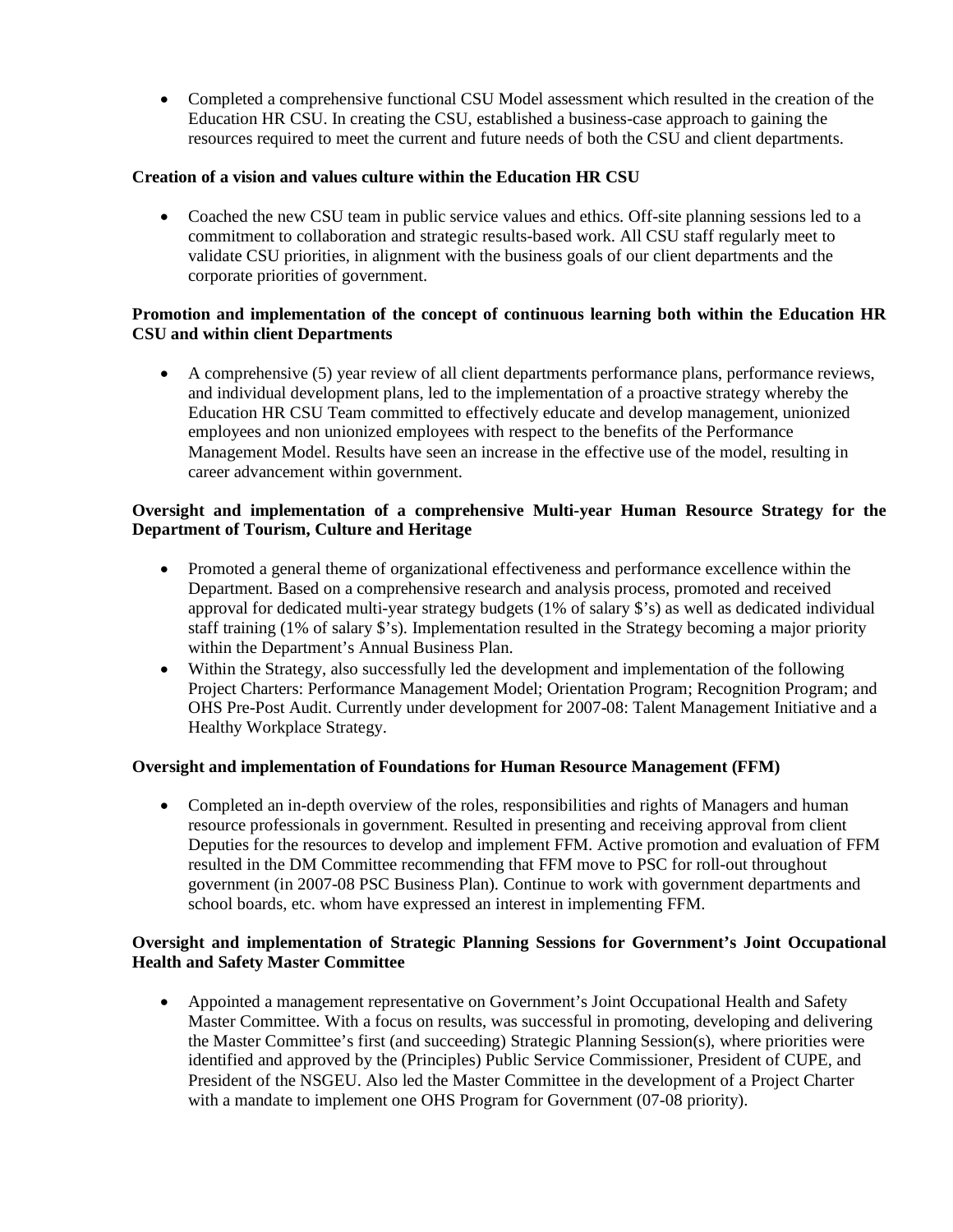# **Promotion of and participation in a comprehensive review of the Human Resource Service Delivery mechanism within government**

- Researched and actively promoted to the Public Service Commission and the Executive HR Forum, the need for a comprehensive review of the HR Service Delivery system within government. On behalf of the former Commissioner, prepared an RFP to retain an independent consultant to lead Phase 1. Invited by the Commissioner to represent the HR Community by sitting the Working Committee - which succeeded in proving a business-case for a more comprehensive human resource review (Phase 2). Within Phase 2, (active) committed to represent the Executive HR Forum by working with the Working Committee (on behalf of the DM $\hat{a} \in M_s$  Steering Committee). Conducted a detailed review and analysis for core human resource work functions which resulted in feeding the development of the Gap Analysis.
- Promoted the need for Building HR Capacity within government. Developed a Project Charter and agreed to oversee the initiative as part of the HR Strategy for the HR Community (2007-08).

# **Provision of strategic human resource support for the successful establishment and implementation of the Nova Scotia Office of Immigration**

• Assisted the Deputy Minister of the Office of Immigration in the establishment of a fully functional Office within the time frame set out by the Premier. Through this process, took the lead in creating a comprehensive human resource plan; committed a dedicated resource for the recruitment function of the new office; and committed CSU resources to implement and support the plan. Continue to oversee HR functions and responsibilities for this Office.

### **Provision of strategic human resource support for the successful establishment of the Department of Health Promotion & Protection**

- Assisted the Deputy Minister and Assistant Deputy Minister, in the establishment of a fully functional Department within the time frames set out and approved by Cabinet. Through this process, took the lead in creating a comprehensive human resource management plan which included: Leadership Alignment Plan; Human Resource Staffing Plan, and a Multi-year Human Resource Strategy.
- In this capacity, recruited and developed a dedicated resource to oversee the HR Staffing Plan for the Department. With the recruitment of the Health HR CSU Director, prepared and oversaw a Transitional Plan as well as assumed a mentor role by providing ongoing strategic support to the Director and the Department (as required).

# **GOVERNMENT OF NOVA SCOTIA 2000- 2011**

#### **Commissioner of Oaths**

#### **Position Overview**

Appointed a Commissioner under Section 6 of Chapter 312 of The Revised Statutes of Nova Scotia, 1989 to administer oaths and take and receive affidavits, declarations and affirmations within Nova Scotia, in and concerning any cause, matter or thing depending or to be had in the Supreme Court or any other Court in the Province.

# **NOVA SCOTIA DEPARTMENT OF FINANCE 2002 - 2003**

**Senior Policy Analyst**

#### **Position Overview**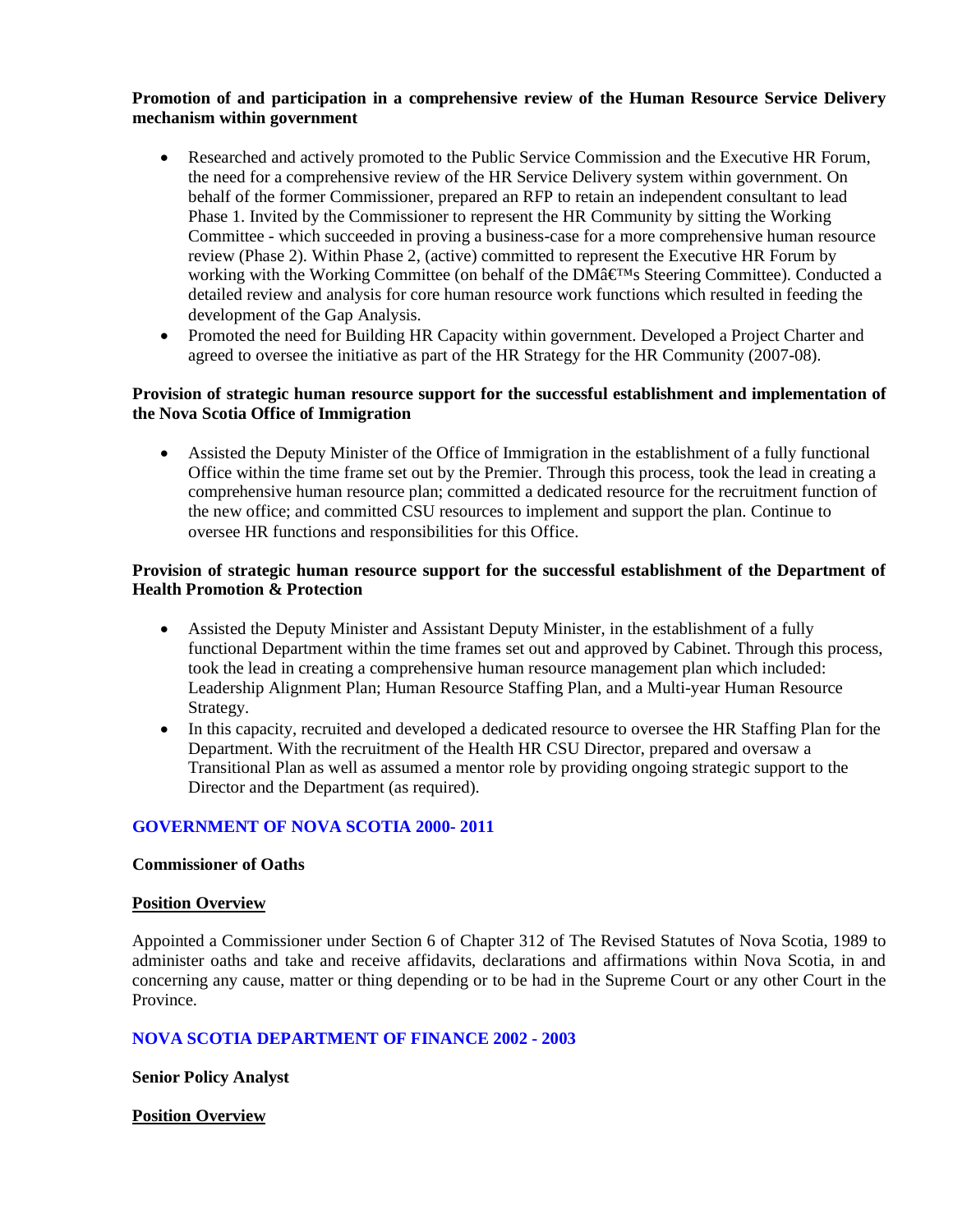Facilitate the overall co-ordination of the Department of Finance's policy initiatives and act in concert with other government departments for specific policy initiatives, congruent with the goals and objectives of the department and government. Act as the liaison with Treasury and Policy Board on corporate goals and policies.

# **Key Accountabilities**

Undertake research, policy analysis and make recommendations to facilitate decision-making by the Department of Finance and all government departments. In this capacity, accountable for leading a team of policy and/or financial analysts in concert with the communications professionals of the department, in order to assist government in ensuring that their financial and policy decisions were coordinated and fiscally sustainable. A key role is oversight of the department's business planning and performance measurement process which includes working with line departments to encourage horizontal policy development, integrating policy priorities with financial decisions, resource allocations, in alignment with government's agenda.

# **Key Accomplishments**

#### **Establishment of the Department of Finance's first Senior Policy Analyst function**

• At the request of the Deputy Minister, established the first senior policy analyst position, within the Department of Finance, by conducting a review and consultation process both internal to the department and throughout government. Promoted and led the refinement of core functions within the Department of Finance which led to improvement in the Department's Business Planning and Accountability Reporting process through the promotion of a collaborative and cross-divisional working model.

### **Led Phase 1 of the HR Strategy for the Financial Community**

• Oversaw the work of the external consultants who were retained to profile the financial community members through functional working levels. Received support for the development and delivery of Phase 11, and successfully transitioned the Strategy over by continuing to sit the Steering Committee.

#### **In concert with TPB, led the Budget, Business Planning, Accountability Reporting Debrief Sessions**

• For a two-year period, in concert with TPB, led the debrief sessions, which resulted in refinement and clarity of the roles and responsibilities of the Department of Finance and Treasury and Policy Board.

# **OFFICE OF THE OMBUDSMAN, NOVA SCOTIA 1998 - 2002**

#### **Assistant Ombudsman (Children's Ombudsman)**

#### **Position Overview**

An independent and impartial investigation and mediation function legislated to protect the rights of the public in dealing with both municipal and provincial government. With a focus on problem-resolution and on the principles of fairness, remain cognizant of both the Investigator $\hat{a} \in M_s$  on-going role as an agent of social change and as a critical observer of legislation and administrative procedures in the public sector.

# **Key Accountabilities**

Oversee the strategic direction of the office, including preparation of the annual business plan and accountability report; manage the operations of the office, including human and financial resources; and lead teams of investigators in the investigations of complaints coming from the public. As the Assistant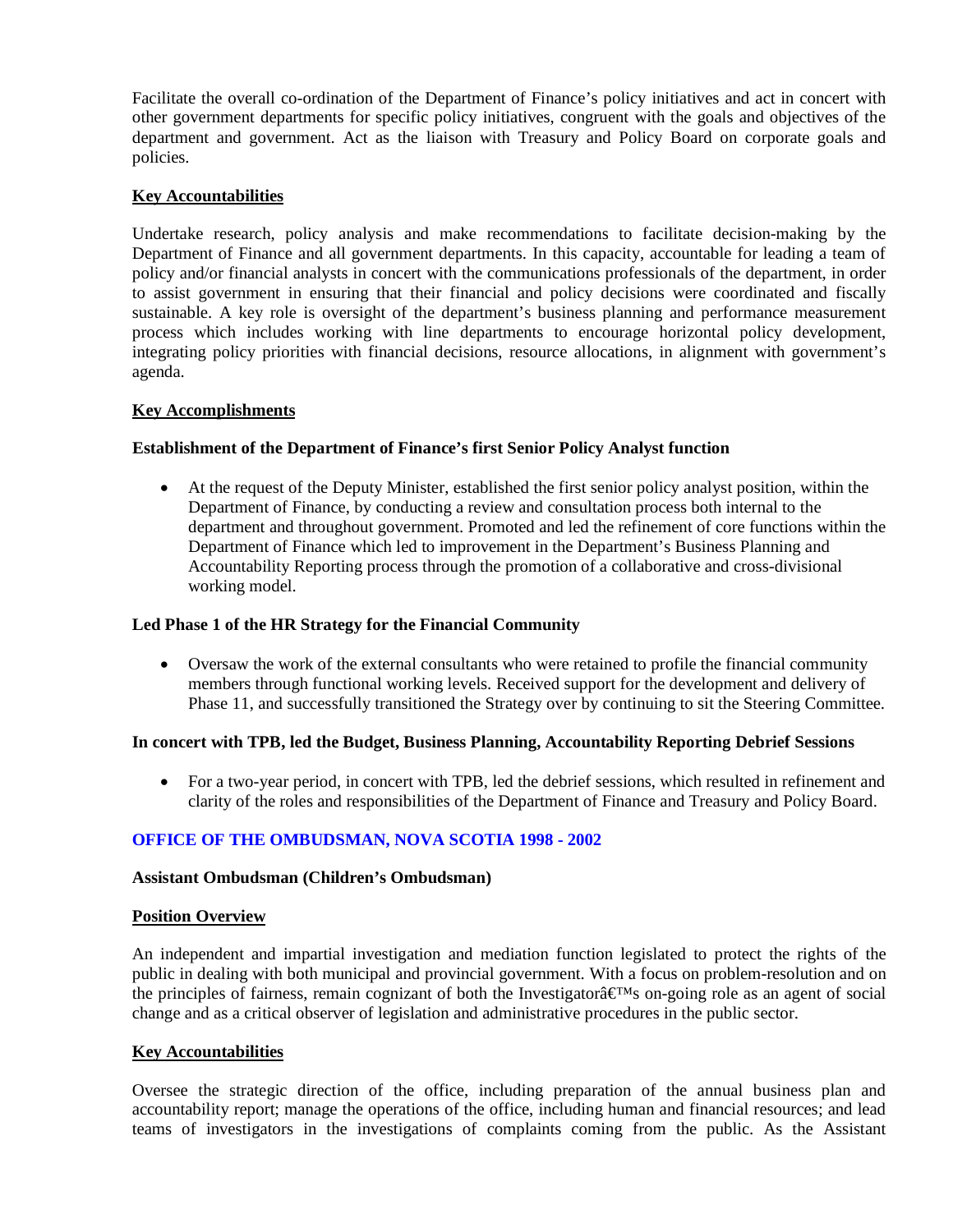Ombudsman, regularly 'act' in the absence of the Ombudsman. A key component of the role is to oversee the delivery of Investigative reports to the appropriate government authorities and ensure all recommendations accepted are both implemented and maintained through an ongoing audit function

# **Key Accomplishments**

# **Oversight and management of the Office of the Ombudsman, both as Assistant Ombudsman and Children's Ombudsman**

• Throughout this period, successfully challenged government on its attempt to merge the Office of the Ombudsman with the Human Rights Commission. In meeting this challenge, developed, with independent legal counsel, Conflict of Interest Guidelines to allow the Interim Ombudsman (Human Rights Commissioner) the ability to meet her interim responsibilities and to ensure transparency in the protection and confidentially of all investigations against the Human Rights Commission.

#### **Creation, implementation and oversight of the Province's first Children's Ombudsman function**

- As Assistant Ombudsman, responded to the Stratton Report, on behalf of the Department of Justice, by researching, developing and implementing the province's first Children's Ombudsman function within the current Ombudsman legislation (replacing the Assistant Ombudsman function). Successfully fulfilled the responsibility of this role by establishing a functional working model as well as developing positive and collaborative working relationships with the following authorities: RCMP, Municipal Police Services, Department of Justice, and the Department of Community Services and Children Aid Societies.
- Developed an effective working relationship with children and youth in care and custody, with a focus on trust and respect, by developing and implementing a 24-7 Child and Youth Service. In developing the functional model, attracted and retained a core team of child and youth specialists with a focus on the *UN Convention on the Rights of the Child*. Oversaw the research, development and implementation of a UN Convention Data Base Tracking Model where systemic issues related to children and youth in custody and care were tracked with the purpose of providing reports with recommendation to government authorities for systemic change.
- Collaborated with the Canadian Council of Child and Youth Advocates in the successful promotion and implementation of a Children $\hat{\mathbf{a}} \in \mathbb{M}$ s Advocate for the Province of Newfoundland. Led the strategy to success.

# **OFFICE OF THE OMBUDSMAN, PROVINCE OF NOVA SCOTIA 1991 - 1998**

#### **Senior Investigator**

#### **Position Overview**

Lead the Investigative team in the conduction of special and complex investigations into matters involving mal-administration of provincial and/or municipal law. Collect information by examining department files, provincial and municipal legislation, regulations, policies, and any other related material; interview and consult with appropriate public officials who may have knowledge of the complaint; interview complainants and other non-government witnesses who may have information relating to the complaint; review, interpret, and analyse statutes and regulations, policies, practices and procedures as to their administrative fairness; review, interpret and analyse enactments to ensure they are not unjust, oppressive or improperly discriminatory; and confirming the legal authority for the action.

# **Key Accountability**